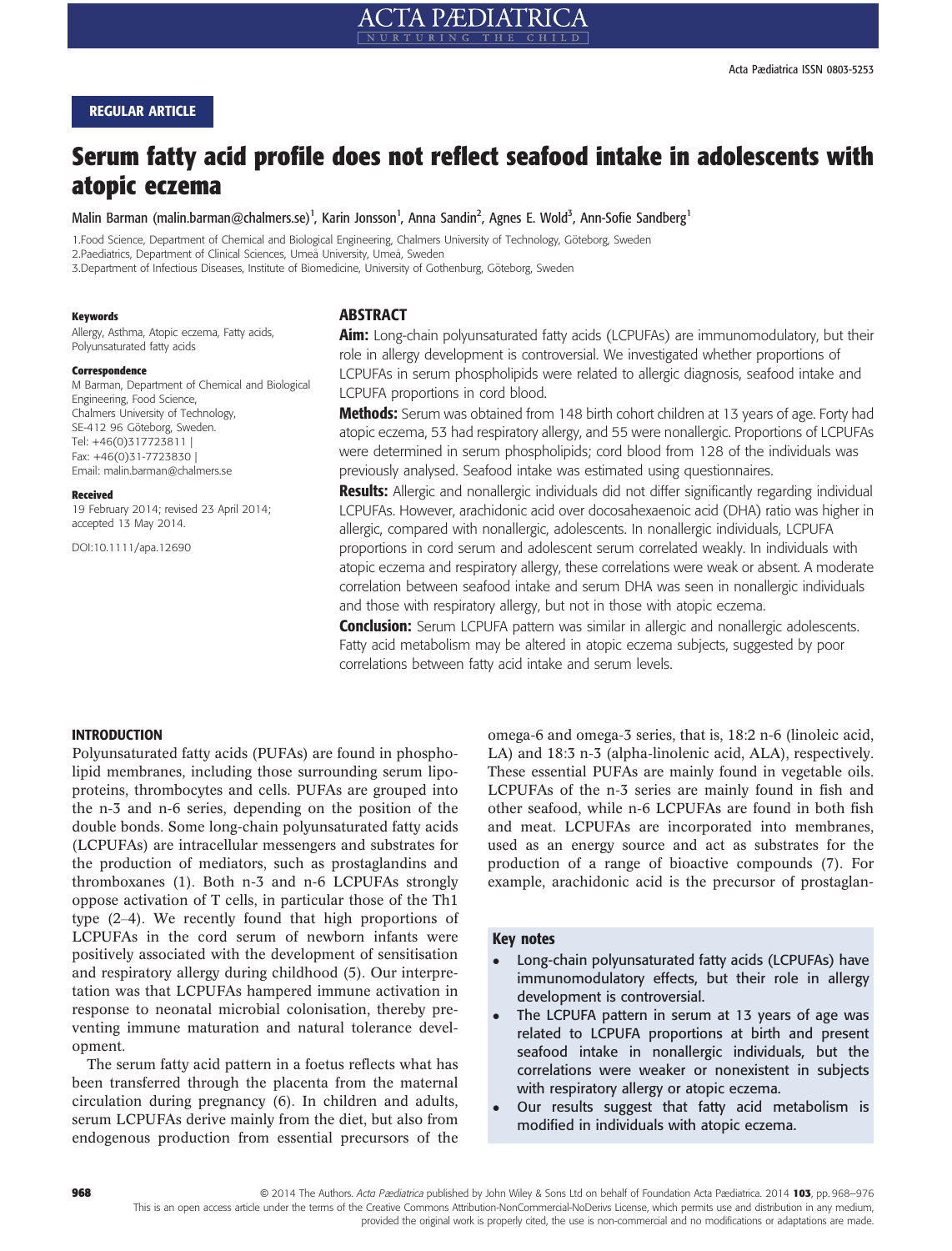dins, leukotrienes and thromboxanes (1). Consequently, bodily consumption of LCPUFAs may be elevated in inflammatory processes, including allergic inflammation during which prostaglandins and leukotrienes are produced from mast cells and macrophages in response to allergen exposure. This phenomenon was demonstrated in an experimental respiratory allergy model in mice, in which a rapid decrease in serum levels of both n-3 and n-6 LCPUFAs accompanied the inflammatory reaction triggered by the allergen challenge (8). We previously reported that women with respiratory allergy and atopic eczema had lower proportions of n-3 LCPUFAs in breastmilk than nonallergic women, despite having at least the same high fish intake, which could suggest greater consumption of LCPUFAs in allergic than healthy individuals (9).

The present study examined serum phospholipid LCPUFA patterns in 13-year-old adolescents with either respiratory allergy, atopic eczema or without any allergic symptoms. The individuals had previously been characterised with respect to LCPUFA patterns in cord blood obtained at parturition (5). We could thereby relate the LCPUFA pattern at 13 years of age to the pattern in the cord blood and examine whether allergic and nonallergic individuals differed when it came to changes in LCPUFA patterns over time. By assessing seafood intake using a food frequency questionnaire, we could examine the relation between seafood intake and serum n-3 LCPUFA levels in allergic and nonallergic individuals.

### **METHODS**

A total of 148 subjects aged 13 years were selected from a birth cohort consisting of all 1228 children born during a one-year period from February 1996 to January 1997 at the Ostersund Hospital in Jämtland, Sweden. Pregnant women were recruited in gestational week 18, and the children were followed from birth until 13 years of age, with regular assessments of allergic sensitisation by skin prick tests at the ages of one and four and allergic symptoms by questionnaires at the ages of one four and seven, as previously described (5,10). At 13 years of age, 794 adolescents filled out a new questionnaire regarding allergic symptoms and were skin prick tested for milk, eggs, fish, wheat, soy, cat, dog, horse, timothy grass and birch using standardised extracts (ALK, Hörsholm, Denmark; 10 histamine equivalent prick units potency). A single nurse conducted all the skin prick tests, and reproducibility was repeatedly checked according to international recommendations (11).

Of the 794 adolescents who filled out the questionnaire and received a skin prick test, 130 had respiratory allergy, but no atopic manifestations from other organs, and at least one positive reaction in the skin prick test. Respiratory allergy was defined as fulfilling one or more of the following criteria: wheeze in the past year, doctor's diagnosis of asthma, treatment with an asthma inhaler or a positive answer to the question 'Have you had any signs of pollen allergy or allergy to furred pets during the last 12 months?' Another 79 adolescents had atopic eczema without any other allergic disease manifestation. Atopic eczema was defined as a pruritic, chronic or chronically relapsing noninfectious dermatitis with typical features and distribution, fulfilling three of the main criteria suggested by Hanifin and Rajka (12). We also identified 332 adolescents who were free of any allergic symptoms and had not displayed any positive reaction in the skin prick test during any of the follow-ups during childhood.

From the three clinical groups, we randomly selected 53 cases with respiratory allergy, but no other allergic disease, 40 cases with atopic eczema, but no other allergic disease, and 55 nonallergic and nonsensitised controls. Of these 148 adolescents, 128 were previously investigated regarding fatty acid proportions in cord serum obtained at birth (5). The atopic eczema group was mainly skin prick negative (36/40), while all the adolescents in the respiratory allergy group had to have at least one positive skin prick test.

# Analysis of fatty acids in serum

Venous blood (10 mL) was drawn from the adolescents, allowed to clot and centrifuged. Serum was separated, aliquoted and frozen within 3 h. It was stored at  $-80$  °C until analysed.

Lipids were extracted from serum with chloroform and methanol (1:2) (13). The phospholipid fraction was separated on aminopropyl solid-phase extraction columns (Isolute NH2, 6 mL, 50 mg, IST, Mid Glamorgon, UK) (14), and the fatty acids were then converted to methyl esters using acetyl chloride (10%) dissolved in methanol (15). After methylation, the fatty acids were separated by gas chromatography (Hewlett Packard 5890, Waldbronn, Germany) on a HP Ultra 1 column (50 m  $\times$  0.32 mm  $\times$  0.52  $\mu$ m DF, J&W Scientific, California, USA). Detection was carried out by flame ionisation, and the Borwin software (Le Fontanil, France) was used for evaluation. Polyunsaturated fatty acids that were found in sufficient amount and could clearly be separated were selected for statistical analyses (20:2 n-6, 20:3 n-6, 20:4 n-3, 20:4 n-6, 20:5 n-3, 22:4 n-6, 22:5 n-6, 22:5 n-3 and 22:6 n-3). We also analysed the total proportions of n-3 and n-6 LCPUFAs as well as the total proportion of all LCPUFAs, by summing the proportions of the nine individual LCPUFA species.

#### Assessment of dietary intake of seafood

In relation to blood sampling, the adolescents were asked to fill out a food frequency questionnaire (FFQ) with the aid of an accompanying parent. The questionnaire was based on the validated Northern Sweden FFQ (16) and contained 52 questions covering intake of selected food items that could be expected to affect fatty acid pattern in serum, for example fatty fish, lean fish, shellfish and n-3/n-6 supplements. Options for intake frequencies included never, once a month, once a week and daily, as well as a comment field where respondents could report frequencies in detail. Frequencies were converted to intake in grams using the 2001 Swedish National Food Agency's weight table.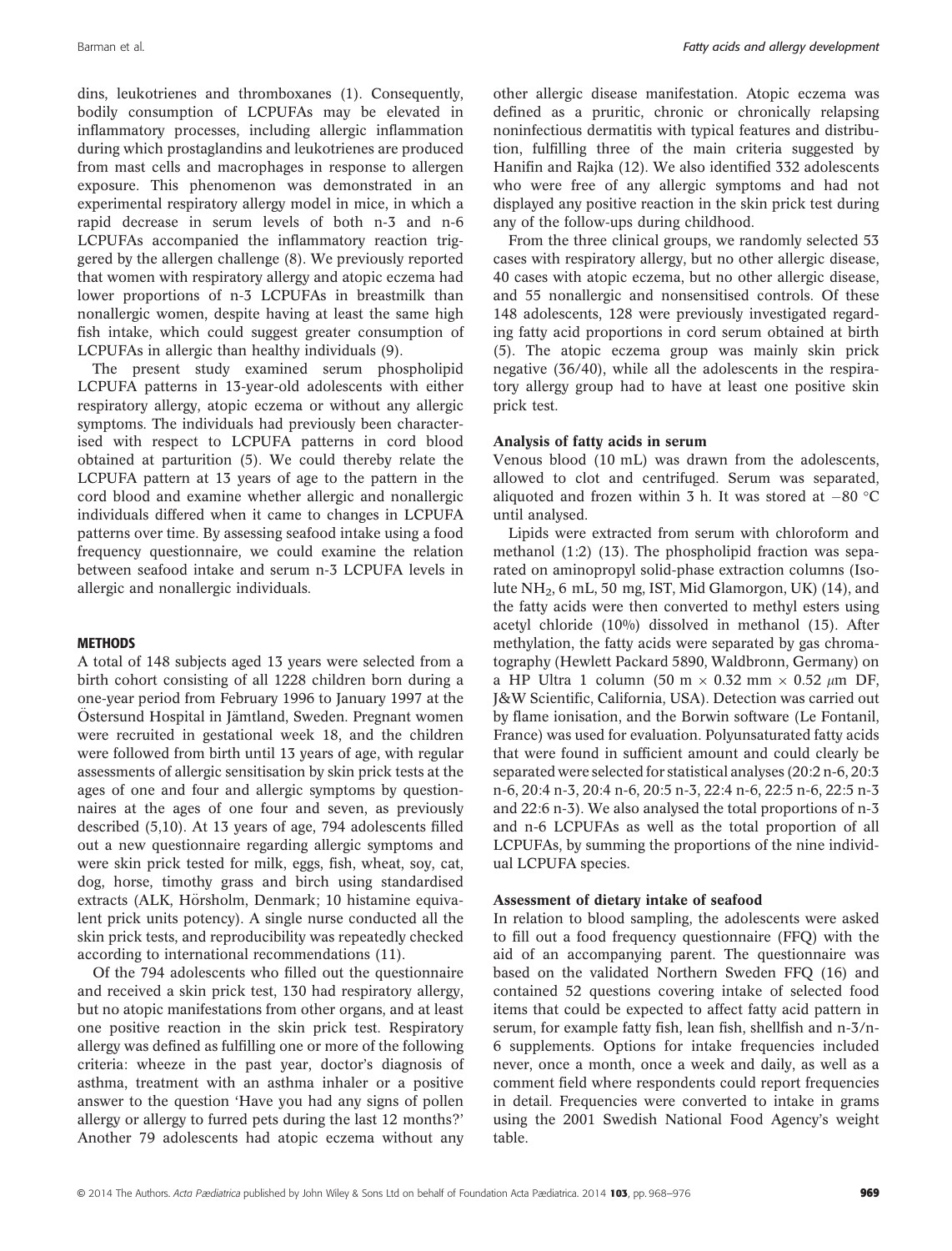# Ethic statement

The study was conducted according to the second Declaration of Helsinki (http://www.wma.net/en/30publications/10policies/b3/index.html) and was approved by the local ethical committee in Umeå, Sweden (Dnr 09-110M). At 13 years of age, the adolescents were able to provide their own verbal approval for the skin prick tests and for the fatty acid analyses in the new serum samples. In addition, their parents provided a written consent form on behalf of the children. Participation was voluntary, and the subjects were free to withdraw, at any time and without any stated reason, without being disadvantaged in any way.

#### Statistical analysis

## Multivariate analysis

We used partial least squares discriminant analysis (PLS-DA) (17) to find a model able to separate the three clinical classes: nonallergic, atopic eczema and respiratory allergy, based on the proportion of each of nine specified n-3 and n-6 LCPUFAs, as well the sum of n-3 LCPUFAs, n-6 LCPUFAs, total LCPUFAs, and the ratios of arachidonic acid (AA) over docosahexaenoic acid (DHA) and total n-6 LCPUFAs over total n-3 LCPUFAs (Fig. 1). If a PLS-DA model is achieved, the variables that contribute to the separation of the classes can be identified. This method permits an evaluation of differences in variable values without the risk of mass significance and need for normal distribution of data or strict independence among variables as in conventional statistics. PLS-DA was performed using Simca 13.0 (Umetrics, Umeå, Sweden).

#### Univariate analysis

Chi-square test was used to analyse differences in background variables between the selected individuals and the groups from which they were selected. Intake of seafood (not normally distributed) was compared pairwise between the diagnostic groups using Mann–Whitney U-test. Paired ttest was used to compare proportions of fatty acids in the same individuals between cord blood and blood collected at 13 years of age, and data from each diagnostic group were calculated separately. Pearson's correlation test was used for correlations between normally distributed variables, such as fatty acid proportions in serum, while Spearman's rank test was used to correlate intake of seafood (not normally distributed) with serum fatty acid pattern. All univariate statistical analyses were performed using IBM SPSS Statistics version 19 (IBM Corporation, New York, USA), and  $p \le 0.05$  was considered significant.

# RESULTS

In this study, allergic 13-year-old subjects were compared to nonallergic subjects of the same age regarding fatty acid proportions in serum phospholipids. In all, 148 subjects were chosen based on their clinical diagnosis at 13 year of age, that is, respiratory allergy  $(n = 53)$ , atopic eczema  $(n = 40)$  or no allergy  $(n = 55)$ . Selected adolescents did not



Figure 1 Partial least squares discriminant analysis (PLS-DA), showing the separation of the three groups, nonallergic, atopic eczema and respiratory allergy, according to fatty acid profile in serum at 13 years of age. The PLS-DA score plot (A) shows an overview of the separation between the three clinical groups. Each symbol represents one individual, and the position of the symbol is achieved through a combination of this individual's value of all variables. The PLS-DA loading plot (B) display to what extent the different variables contribute to the separation of the three groups; higher the bar, higher the discriminatory power. The variable of importance (VIP) plot (C) shows to what degree the different variables contribute to the group separation.

differ statistically from those in the groups from which they were selected (Table 1). Atopic eczema was disproportionately more common among female individuals ( $p = 0.024$ )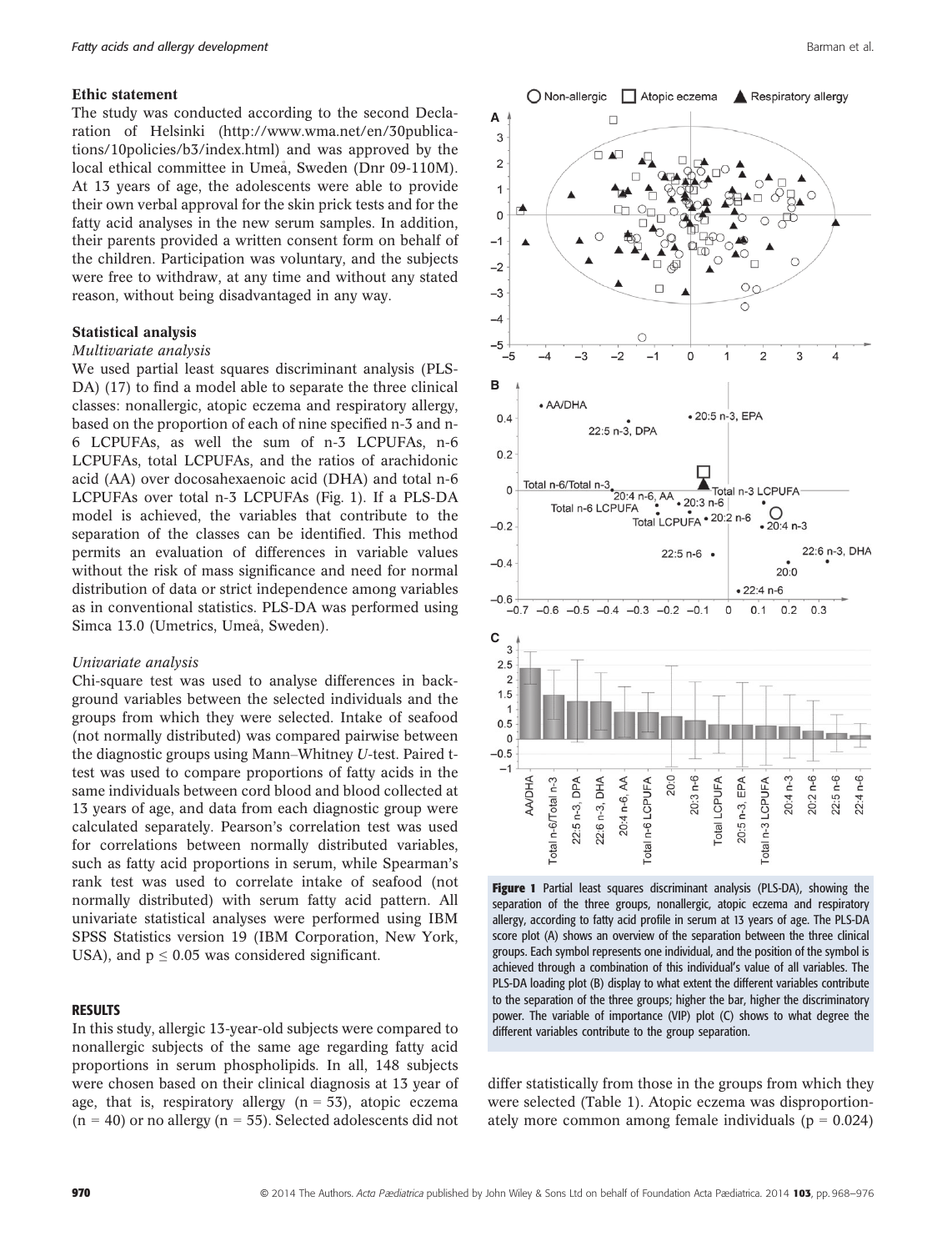| Characteristics of the study population<br>Table 1      |                      |                                    |                       |                      |                                    |                       |                                  |                                    |                       |  |  |
|---------------------------------------------------------|----------------------|------------------------------------|-----------------------|----------------------|------------------------------------|-----------------------|----------------------------------|------------------------------------|-----------------------|--|--|
|                                                         | Nonallergic          |                                    |                       | Atopic eczema*       |                                    |                       | Respiratory allergy <sup>†</sup> |                                    |                       |  |  |
|                                                         | All, % ( $n = 332$ ) | Randomly<br>selected<br>$(n = 55)$ | $p$ -value $\ddagger$ | All, %<br>$(n = 79)$ | Randomly<br>selected<br>$(n = 40)$ | $p$ -value $\ddagger$ | All, % ( $n = 130$ )             | Randomly<br>selected<br>$(n = 53)$ | $p$ -value $\ddagger$ |  |  |
| Gender (female)                                         | 56 (177/330)         | 65 (36/55)                         | 0.16                  | 70 (55/79)           | 70 (28/40)                         | 1.0                   | 33 (43/130)                      | 32 (18/53)                         | 0.91                  |  |  |
| Have older siblings <sup>§</sup>                        | 60 (181/302)         | 69 (38/55)                         | 0.35                  | 58 (46/79)           | 60 (24/40)                         | 0.59                  | 65 (85/130)                      | 62(33/53)                          | 0.51                  |  |  |
| Exclusive<br>breastfeeding<br>at 4 months $\frac{8}{3}$ | 71 (211/299)         | 70 (35/50)                         | 0.82                  | 78 (59/76)           | 76 (29/38)                         | 0.52                  | 73 (92/126)                      | 69 (35/51)                         | 0.30                  |  |  |
| Maternal allergic<br>heredity <sup>¶</sup>              | 33 (106/329)         | 36 (20/55)                         | 0.55                  | 52 (41/79)           | 45 (18/40)                         | 0.48                  | 55 (72/130)                      | 57 (30/53)                         | 0.88                  |  |  |
| Asthma                                                  | 6(20/329)            | 5(3/55)                            | 0.86                  | 23 (18/79)           | 20(8/40)                           | 0.73                  | 17(22/130)                       | 25(13/53)                          | 0.24                  |  |  |
| <b>Rhinitis</b>                                         | 11(37/329)           | 16(9/55)                           | 0.28                  | 24 (19/79)           | 20(8/40)                           | 0.62                  | 33 (43/130)                      | 40(21/53)                          | 0.40                  |  |  |
| Eczema                                                  | 23(75/329)           | 22(12/55)                          | 0.87                  | 38 (30/79)           | 33 (13/40)                         | 0.56                  | 32 (41/130)                      | 28(15/53)                          | 0.67                  |  |  |
| Paternal allergic<br>heredity <sup>¶</sup>              | 32 (105/324)         | 31(17/55)                          | 0.83                  | 37 (29/79)           | 25(10/40)                          | 0.65                  | 48 (62/129)                      | 50(26/52)                          | 0.81                  |  |  |
| Asthma                                                  | 11(35/324)           | 11(6/55)                           | 0.98                  | 8(6/79)              | 8(3/40)                            | 0.99                  | 16 (20/129)                      | 15(8/52)                           | 0.98                  |  |  |
| Rhinitis                                                | 15 (47/324)          | 15(8/55)                           | 0.99                  | 19 (15/79)           | 15(6/40)                           | 0.59                  | 32 (41/129)                      | 36 (19/52)                         | 0.54                  |  |  |
| Eczema                                                  | 16 (52/324)          | 7(4/55)                            | 0.09                  | 25 (20/79)           | 23(9/40)                           | 0.74                  | 19 (25/129)                      | 23(12/52)                          | 0.58                  |  |  |
| Cat during first<br>year in life <sup>§</sup>           | 19 (64/331)          | 24(13/55)                          | 0.46                  | 23 (19/79)           | 25 (10/40)                         | 0.91                  | 12(16/130)                       | 13(7/53)                           | 0.87                  |  |  |
| Dog during first<br>year in life <sup>1</sup>           | 30 (99/331)          | 20(11/55)                          | 0.13                  | 29 (23/79)           | 30 (12/40)                         | 0.92                  | 16(21/130)                       | 15(8/53)                           | 0.86                  |  |  |
| Living in<br>urban area**                               | 7(18/242)            | 3(1/37)                            | 0.32                  | 7(4/56)              | 4(1/28)                            | 0.52                  | 12(12/103)                       | 9(4/43)                            | 0.68                  |  |  |

\*Defined as a pruritic, chronic or chronically relapsing noninfectious dermatitis with typical features and distribution three of the main criteria suggested by Hanifin and Rajka (18), diagnosed at 13 years of age.

<sup>†</sup>Fulfilling ≥1 of the following criteria: wheeze in the past year, asthma inhalation treatment or a positive answer to the question: 'Have you had any signs of pollen allergy or allergy to furred pets during the last 12 months?', diagnosed at 13 years of age.

‡ Chi-square test between the whole group and the randomly selected group.

<sup>§</sup>Answered at 1 year of age.

<sup>1</sup>Defined as an affirmative answer to the question 'Has the child's mother/father ever had asthma, hay fever or eczema?', answered at 13 years of age.

\*\*Answered at recruitment in mid-pregnancy.

and respiratory allergy among male individuals ( $p < 0.001$ ) (Table 1).

# LCPUFA pattern in serum of allergic and nonallergic adolescents

Serum from 13-year-old individuals with respiratory allergy, atopic eczema or no allergy was analysed regarding LCPUFA proportions. We used the multivariate pattern recognition method PLS-DA to investigate whether the three diagnostic groups could be separated based on serum LCPUFA pattern. As shown in Figure 1A, the three groups were poorly separated from one another, suggesting that the proportions of different LCPUFAs in serum did not differ much between the different groups (Fig. 1B). The contribution of each variable to the group separation is shown in Figure 1C (variable of importance plot). The plot shows that the AA/DHA ratio and the total n-6/total n-3 ratio differed most between allergic and nonallergic individuals, being higher in the allergic groups than in the nonallergic group (Fig. 1B). Univariate analysis confirmed that the AA/ DHA ratio was significantly elevated in subjects with respiratory allergy (2.6  $\pm$  0.64) and atopic eczema (2.6  $\pm$  0.58) compared with nonallergic subjects (2.3  $\pm$  0.47) (p = 0.018 and 0.023, respectively). The difference in ratio of total n-6 LCPUFA/total n-3 LCPUFA was not confirmed by univariate analysis (respiratory allergy:  $2.3 \pm 0.48$ , atopic eczema:  $2.3 \pm 0.39$ , p = 0.068 and 0.185, respectively, compared with nonallergic subjects,  $2.2 \pm 0.40$ ).

# Changes in serum fatty acids between birth and 13 years of age in allergic and nonallergic adolescents

Cord blood serum samples had been collected from 128 of the 148 adolescents at birth and analysed for LCPUFA pattern (5). Figure 2 shows the changes in proportion of the major n-3 and n-6 LCPUFAs between birth and 13 years of age in these individuals. The analyses were carried out separately for the three diagnostic groups, and the three single fatty acids found in the highest proportions, that is, DHA, dihomo- $\gamma$ -linolenic acid (DGLA) and AA, as well as total n-3 LCPUFA, total n-6 LCPUFA and total LCPUFA, are shown. The proportion of total n-3 LCPUFA increased significantly in all three groups (nonallergic, atopic eczema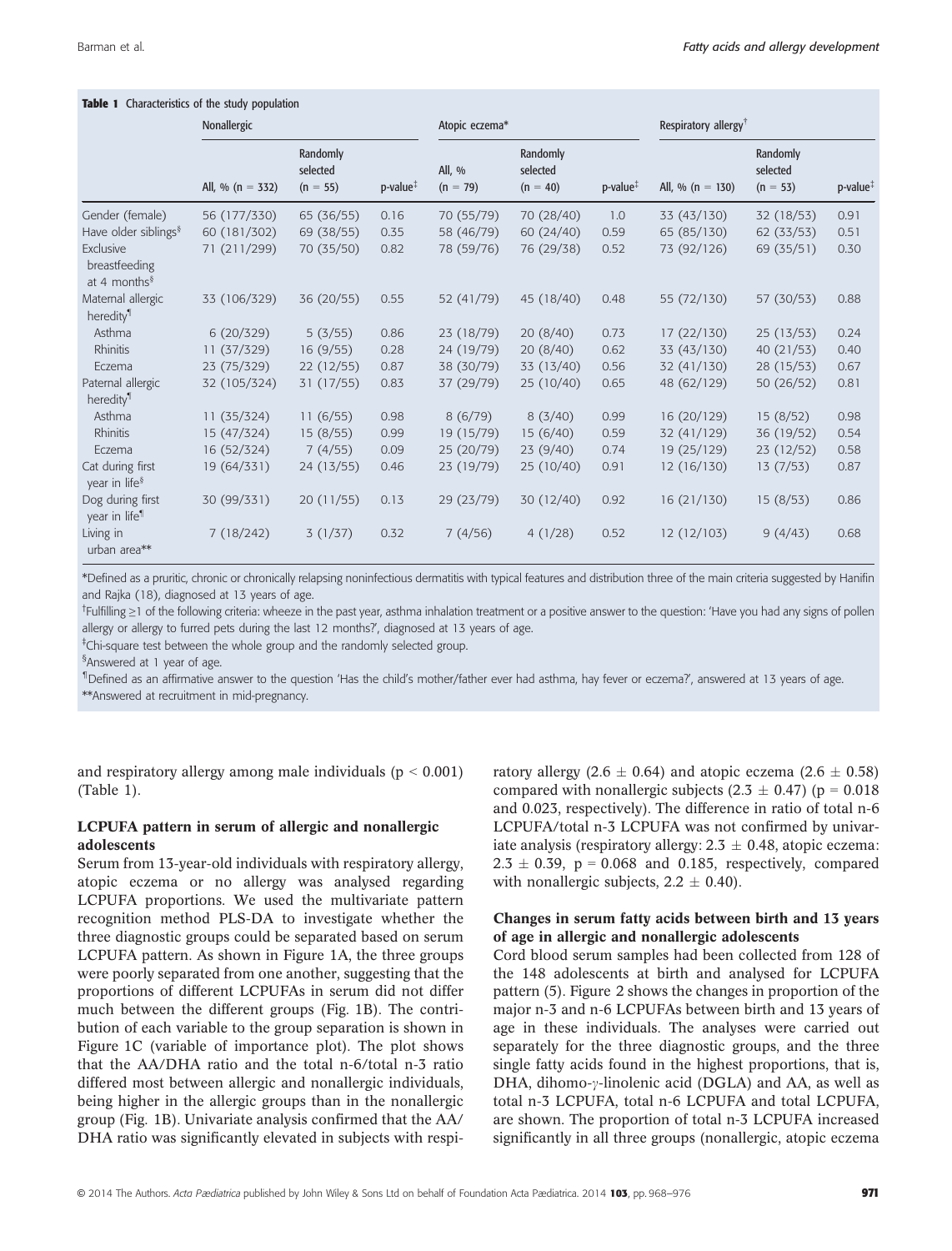

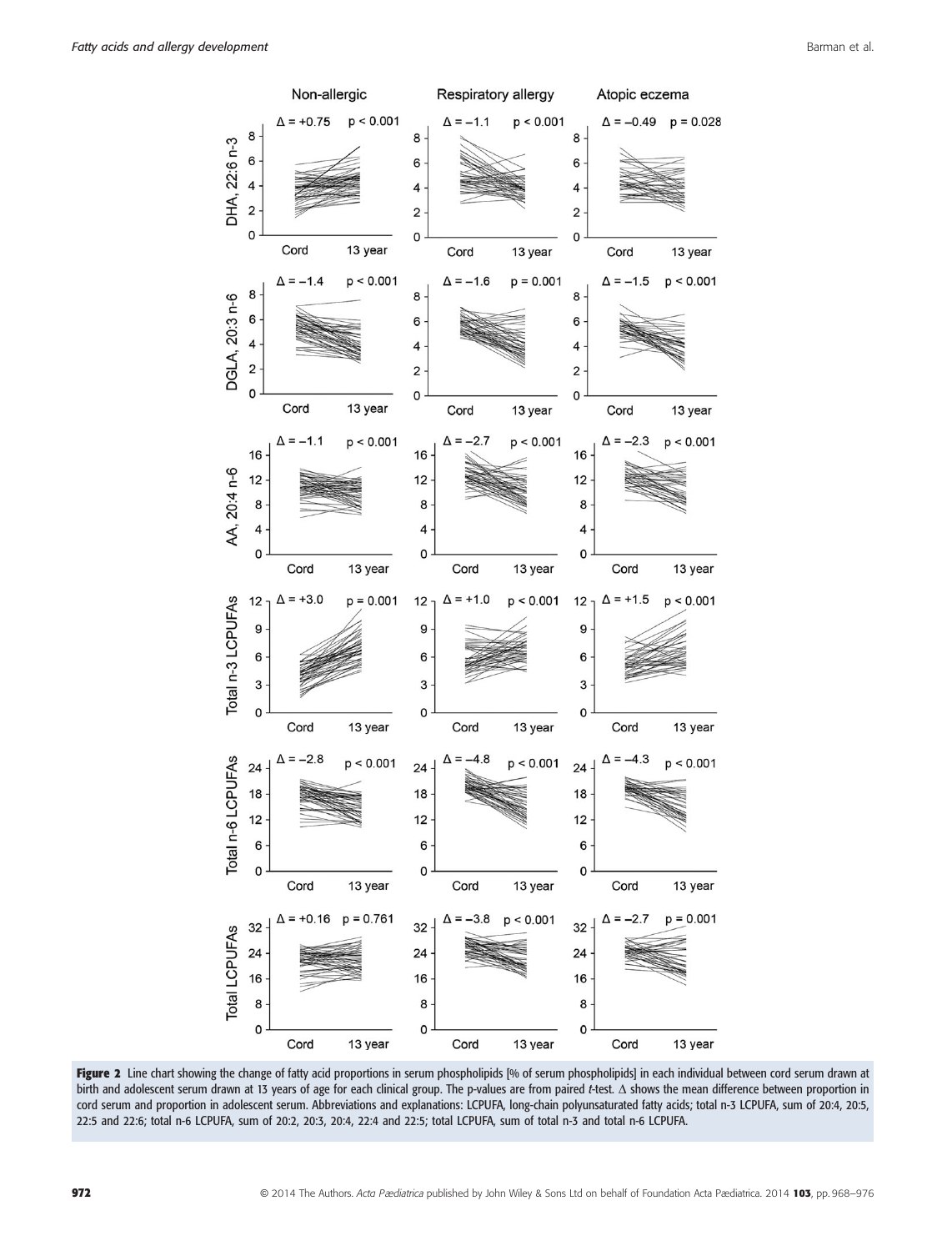and respiratory allergy), but more so in the nonallergic group. Conversely, total n-6 LCPUFA proportions decreased significantly in all three groups, but most strongly in the allergic groups. For DHA, the major n-3 LCPUFA found in serum phospholipids, the proportions increased over time from cord serum to adolescent serum in nonallergic subjects, whereas it decreased in the two allergic groups. The same was true for the total proportion of LCPUFAs among serum phospholipids, which increased between birth and 13 years of age in nonallergic individuals, while it decreased significantly both in the atopic eczema and respiratory allergy groups (Fig. 2). We had previously reported higher levels of both n-3 and n-6 LCPUFAs in cord blood of individuals who later developed allergy (5). As nonallergic individuals tended to increase their n-3 LCPUFA levels more than the allergic groups and decrease their n-6 LCPUFA levels less, the differences between the groups were evened out, which resulted in the lack of significant differences at the group level at 13 years of age (Fig. 1).

# Correlation between serum fatty acids at birth and at 13 years of age in allergic and nonallergic adolescents

We also investigated whether the individuals who had the highest proportions of a particular LCPUFA at birth also had the highest proportions 13 years later and vice versa. Correlations were analysed separately for the three diagnostic groups for the three single fatty acids that are dominating in proportion in serum (DHA, DGLA and AA) as well as total n-3 LCPUFA, total n-6 LCPUFA and total LCPUFA (Table 2). In the nonallergic group, two variables (DGLA and total LCPUFA) showed a modest (>0.4) correlation and three variables (DHA, total n-3 LCPUFA and total n-6 LCPUFA) weak correlation (>0.3) between the proportions in cord serum and in serum drawn at 13

|                                                                               |  |  |  |  |  |  |  | Table 2 Correlations between proportions of LCPUFAs in serum phospholipids |
|-------------------------------------------------------------------------------|--|--|--|--|--|--|--|----------------------------------------------------------------------------|
| obtained at birth and at 13 years of age in the same individuals <sup>#</sup> |  |  |  |  |  |  |  |                                                                            |

|                     | Nonallergic<br>$(n = 48^{\dagger})$ | Respiratory allergy<br>$(n = 43^{\dagger})$ | Atopic eczema<br>$(n = 37^{\dagger})$ |
|---------------------|-------------------------------------|---------------------------------------------|---------------------------------------|
| 22:6 n-3 (DHA)      | $0.347*$                            | 0.050                                       | 0.310                                 |
| 20:3 n-6 (DGLA)     | $0.441**$                           | 0.116                                       | $-0.105$                              |
| 20:4 n-6 (AA)       | 0.268                               | $-0.040$                                    | 0.313                                 |
| Total n-3 LCPUFA    | $0.352*$                            | 0.183                                       | $0.391*$                              |
| Total n-6 LCPUFA    | $0.345*$                            | $-0.020$                                    | 0.170                                 |
| <b>Total LCPUFA</b> | $0.437***$                          | 0.110                                       | 0.241                                 |

LCPUFA = long-chain polyunsaturated fatty acids. Total n-3 LCPUFA is the sum of 20:4, 20:5, 22:5 and 22:6. Total n-6 LCPUFA is the sum of 20:2, 20:3, 20:4, 22:4 and 22:5. Total LCPUFA is the sum of total n-3 and total n-6 LCPUFA.

 $*$  $p \leq 0.01$ .

\*\*\*p  $\leq 0.001$ .

† Number of individuals with fatty acid proportions analysed both at birth and 13 years later.

‡ Pearson's correlation coefficient.

years of age. By contrast, in the respiratory allergy group, there were no correlations between the individuals' measures of any LCPUFA types between birth and at 13 years of age. In the atopic eczema group, one variable (total n-3 LCPUFA) showed a weak correlation  $(>0.3)$  between the proportion in cord serum and in serum drawn at 13 years of age (Table 2).

# Correlation between intake of seafood and proportions of LCPUFAs in serum phospholipids in allergic and nonallergic adolescents

The proportion of DHA in serum phospholipids was slightly higher in nonallergic 13-year-old adolescents than in those with allergies (Fig. 1). LCPUFAs of the n-3 series are foremost found in seafood, that is, both fatty and lean fish, as well as other seafood. Intake of seafood at 13 years of age was assessed by a food frequency questionnaire, and the intake of seafood (in grams per week) was calculated for the three groups. As shown in Table 3, there were no significant differences in intake of lean fish, fatty fish or total seafood between allergic and nonallergic subjects.

We correlated the proportions of DHA and total n-3 LCPUFAs in serum phospholipids with the reported intake frequencies of total seafood, in the three diagnostic groups (Fig. 3). In nonallergic subjects, higher intake of seafood resulted in increased serum proportions of DHA ( $r = 0.46$ ,  $p < 0.001$ ), as well as total n-3 LCPUFA ( $r = 0.46$ ) p < 0.001) among serum phospholipids (Fig. 3, left panel). In subjects with respiratory allergy, there was a weak, but still significant, correlation between intake of seafood and DHA  $(r = 0.29, p = 0.036)$  and a weak nonsignificant positive correlation between intake of seafood and total n-3 LCPUFA proportions ( $r = 0.24$ ,  $p = 0.086$ ) in serum phospholipids (Fig. 3, middle panel). In subjects with atopic eczema, however, intake of seafood did not result in any increase in either serum proportions of DHA ( $r = 0.16$ ,  $p = 0.319$ ) or total n-3 LCPUFAs ( $r = 0.03$ ,  $p = 0.845$ ) (Fig. 3, right panel). We also correlated the serum proportions of DHA and total n-3 LCPUFA to the intake of fatty fish, rather than the total seafood intake. Among nonallergic individuals, fatty fish intake correlated moderately with DHA and total n-3 in serum ( $r = 0.30$ ,  $p = 0.026$  for DHA and  $r = 0.30$ ,  $p = 0.028$  for total n-3 LCPUFA). This pattern was also seen in individuals with respiratory allergy  $(r = 0.32, p = 0.022$  for DHA and  $r = 0.33, p = 0.017$  for total n-3 LCPUFA) but not among individuals with atopic eczema (r = 0.18, p = 0.26 for DHA and r = 0.041, p = 0.80 for total n-3 LCPUFA).

EPA in serum phospholipids correlated with fatty fish intake and total seafood intake in a similar manner as did DHA and total n-3 LCPUFAs. For nonallergic individuals, EPA showed a nonsignificant correlation with fatty fish intake  $(r = 0.241, p = 0.076)$  and a significant correlation with total seafood intake  $(r = 0.391, p = 0.003)$ . This was also seen for subjects with respiratory allergy in whom EPA was nonsignificantly correlated with fatty fish intake  $(r = 0.254, p = 0.070)$  and significantly correlated with total seafood intake  $(r = 0.220, p = 0.118)$ . In subjects with

 $*p \le 0.05$ .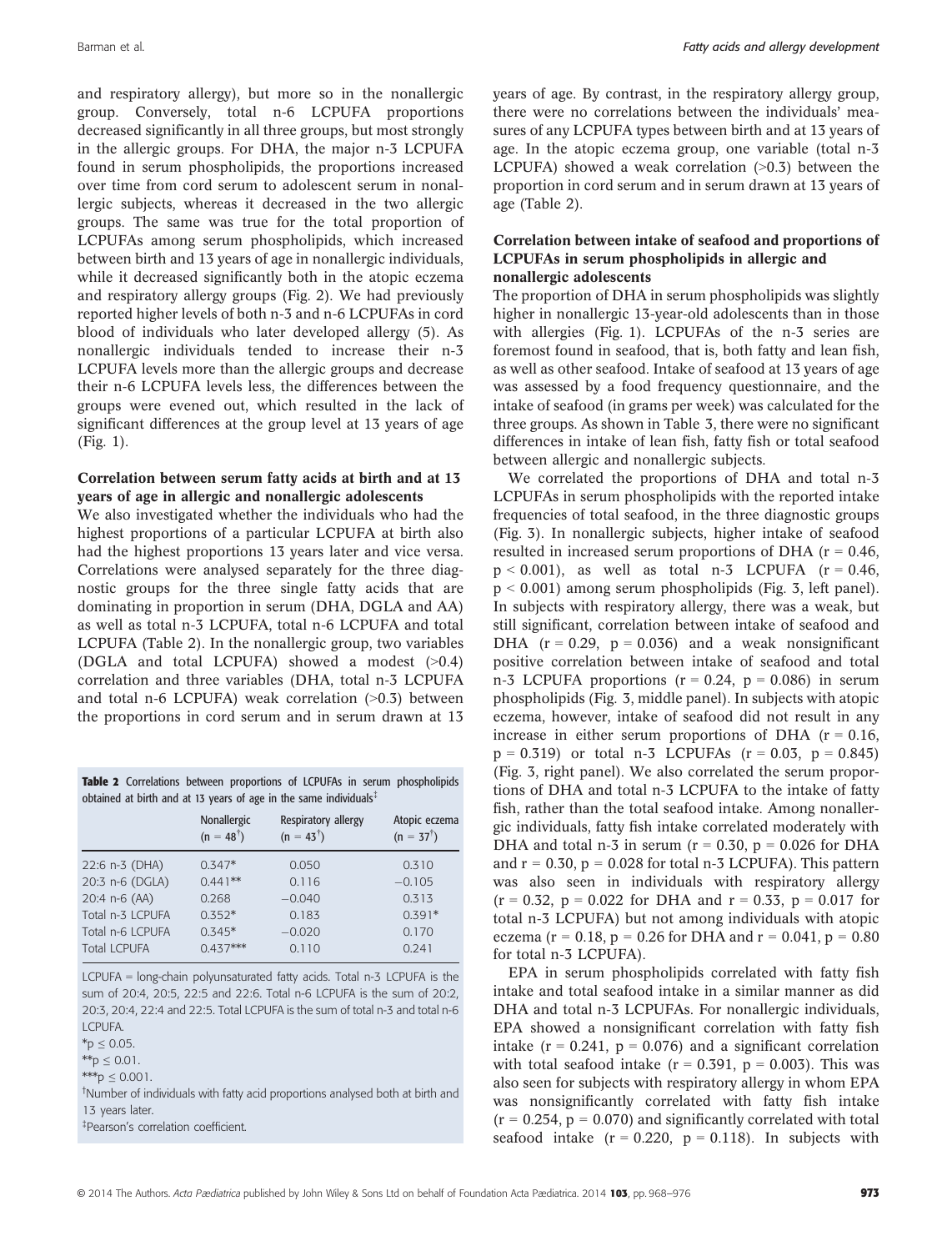| <b>Table 3</b> Intake of seafood and fish oil capsules at 13 years of age* |                               |                                              |                                       |                                   |                              |  |  |
|----------------------------------------------------------------------------|-------------------------------|----------------------------------------------|---------------------------------------|-----------------------------------|------------------------------|--|--|
|                                                                            | Nonallergic<br>$(n = 53)^{t}$ | Respiratory<br>allergy (n = 49) <sup>†</sup> | Atopic eczema<br>$(n = 39)^{\dagger}$ | p (respiratory<br>vs control) $1$ | p (eczema<br>vs control) $†$ |  |  |
| Lean fish                                                                  | $77 \pm 57$                   | $72 \pm 61$                                  | $85 \pm 58$                           | 0.63                              | 0.41                         |  |  |
| Fatty fish                                                                 | $73 \pm 58$                   | $61 + 57$                                    | $86 \pm 63$                           | 0.32                              | 0.34                         |  |  |
| Total seafood <sup>§</sup>                                                 | $158 \pm 93$                  | $142 \pm 106$                                | $180 \pm 102$                         | 0.32                              | 0.45                         |  |  |
| Fish oil capsules                                                          | $0.49 + 1.7$                  | $0.51 + 2.2$                                 | $0.56 + 2.5$                          | 0.83                              | 0.79                         |  |  |

\*Shown as mean  $\pm$  SD [g/week].

† Number of subjects that have filled in a complete food frequency questionnaire in each group.

‡ p-value obtained by nonparametric Mann–Whitney U-test.

§ Including fatty and lean fish, as well as shellfish.



Figure 3 Correlations between intake of total seafood [gram/week] and proportions of DHA and total n-3 LCPUFAs in serum [% of total serum phospholipids] for each studied group. \*p  $\leq$  0.05, \*\*\*p  $\leq$  0.001.

atopic eczema, EPA correlated neither with fatty fish intake  $(r = 0.000, p = 0.998)$  nor with total seafood intake  $(r = 0.056, p = 0.719).$ 

# **DISCUSSION**

We have recently shown that adolescents with atopic eczema or respiratory allergy at 13 years of age were characterised by higher proportions of many LCPUFAs in phospholipids of serum obtained at birth, compared with individuals who remained nonsensitised and nonallergic during their first 13 years of life (5). Here, we investigate whether such differences in LCPUFA pattern could be detected in serum at 13 years of age. We used a multivariate approach to achieve this first aim. Partial least square discriminant analysis (PLS-DA) can be used to separate predetermined groups of observations (in this case individuals with different diagnoses at 13 years of age: nonallergic, respiratory allergy or atopic eczema) based on the values of all measured parameters (here the proportions of LCPUFA species). It was clear that the three diagnostic groups (nonallergic, respiratory allergy and atopic eczema) could not be separated based on their fatty acid pattern in serum at 13 years of age. A similar result was recently found by Standl et al. (18), who analysed fatty acids in cord blood and in blood collected at two, six and 10 years in the LISAplus birth cohort. At 10 years of age, which is close to the age of the subjects in this study, no differences were found between subjects with asthma, hay fever or eczema and nonallergic controls regarding total n-3 LCPUFA, total n-6 LCPUFA or n-6/n-3 ratio.

Fatty acids in cord blood are transported from the maternal circulation across the placenta during pregnancy. Some fatty acids are transported actively, including several n-3 PUFAs and n-6 PUFAs, while others diffuse passively, including saturated fatty acids and monounsaturated fatty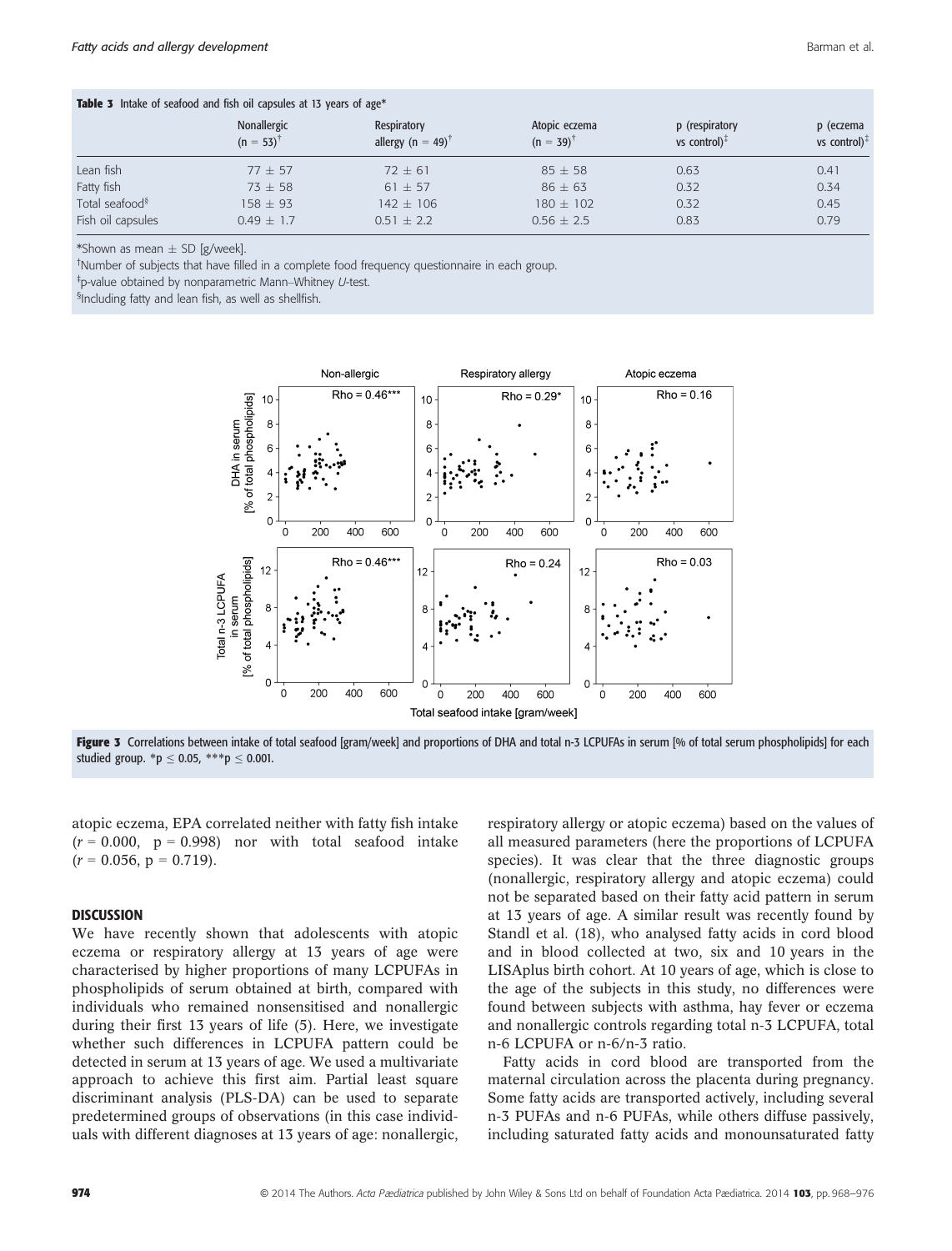acids (6). Fatty acid composition in cord serum is therefore a function of the efficiency of the placental fatty acid transport proteins, the elongation of essential fatty acids to LCPUFAs by the foetus or by the concentration of fatty acids in the maternal circulation. In children and adults, the fatty acid composition of serum phospholipids is mainly determined by dietary intake of fatty acid rich food. Hence, the proportions of cord and adolescent blood LCPUFAs are determined by different factors. The longer n-3 and n-6 LCPUFAs can also be synthesised from the shorter essential linoleic and  $\alpha$ -linolenic acid, but only at low efficiency (19). The capacity to elongate medium-sized fatty acids to LCPUFA is determined by genetic factors (20).

It is not very well known how the proportions of LCPUFAs in serum change from birth to adolescence. Here, we show that the proportion of n-3 LCPUFAs increase over time, while the proportion of n-6 LCPUFAs decrease over time. The increase in n-3 LCPUFAs was more pronounced among nonallergic individuals than among allergic individuals. Furthermore, the two allergic groups showed a significant decrease in total LCPUFA proportions between birth and 13 years of age, while this was not seen in the nonallergic group. Infants who later developed allergy were born with higher proportions of a range of LCPUFAs, and a higher total proportion of LCPUFA, than individuals who remained nonallergic (5). The decrease in total LCPUFA proportions (from birth to adolescence) in the allergic groups eradicated the differences between allergic and nonallergic subjects at birth. Hence, at 13 years of age, allergic and nonallergic individuals did not differ in the proportion of total LCPUFAs in serum phospholipids.

We analysed the correlation between fatty acid proportions at birth and at 13 years of age in the same individuals. In the nonallergic group, we found significant correlations between birth and adolescence, for DHA, DGLA as well as for total n-3 LCPUFA, total n-6 LCPUFA and the total LCPUFA proportions, that is, individuals who had high proportions at birth also tended to have high proportions at 13 years of age. It should be recognised, however, that a regression coefficient of 0.4 means that only 16% of the difference in proportions of a certain LCPUFA at 13 years of age may be predicted from the proportions at birth. The correlations between birth and 13-year proportions of different LCPUFAs were even weaker in the atopic eczema group and nonexisting in the respiratory allergy group.

Several studies have explored the association between diet and allergy. Fish intake is associated with reduced risk of asthma in adults (21–23) and children (24), and early introduction of fish into the diet is associated with reduced risk of development of eczema (25–27). However, one study reported higher prevalence of asthma among children who consumed fish one to two times a week than among children who consumed fish less often (28). In the present study, we did not observe any difference in fish intake between allergic and nonallergic individuals.

Several studies have shown that dietary intake of n-3 LCPUFAs is reflected in serum (29). However, to our knowledge, no studies have analysed if the intake of seafood (rich in n-3 LCPUFA) correlate with the proportions of n-3 LCPUFA serum phospholipids in allergic subjects and if it differs depending on allergic manifestation. Therefore, we analysed the correlation between intake of seafood and the proportion of n-3 LCPUFAs in serum in both nonallergic adolescents and in those with eczema and respiratory allergy. We found that there was a correlation between intake of seafood and the proportion of n-3 LCPUFA in serum phospholipids in nonallergic individuals and in subjects with respiratory allergy, but not in subjects with atopic eczema. Thus, nonallergic individuals who consumed high levels of seafood had higher proportions of EPA, DHA and total n-3 LCPUFA among their serum phospholipids than those who consumed little seafood. This was not seen in individuals with atopic eczema, whose LCPUFA serum proportions did not correlate with fish intake. We have previously found that women with both respiratory allergy and atopic eczema have lower proportions of n-3 LCPUFAs in serum and breastmilk, as compared to nonallergic women or women with isolated respiratory allergy, despite a greater intake of fish in the first group (9). Similar result was found by Dunder et al. (30) who reported that children with atopic dermatitis had lower levels of EPA and DHA than nonallergic controls, despite a similar fish intake. Accordingly, in the present study, we found that allergic individuals had lower DHA levels than the nonallergic despite similar seafood intake. Moreover, LCPUFAs was observed to be consumed during allergic inflammation in an experimental mouse model of respiratory allergy (8). These findings support the notion that the fatty acid metabolism differs in allergic and nonallergic persons. We propose that bodily consumption of LCPUFAs during allergic inflammation might explain these findings. Another possible explanation is that allergic individuals would be more prone to report their intake, as compared to nonallergic individuals. People with a chronic disease might be more conscious than healthy people of diet and other factors that are seen as affecting health.

# ACKNOWLEDGEMENTS

We thank Nils-Gunnar Carlsson for technical assistance and Anna Bernholm for blood sampling and performing the skin prick tests.

# FUNDING

The work was supported by grants from the Swedish Research Council (project number 521-213-3154); the Swedish Research Council for Environmental, Agricultural Sciences and Spatial Planning (FORMAS), Stockholm, Sweden (project number 216-2009-752); the Västra Götaland Region, Sweden; the Centre for Environment and Sustainability, GMV, Gothenburg, Sweden; the Research and Development Departments of the Jämtland and Norrbotten County Councils, Sweden; and the ThC Bergh Foundation.